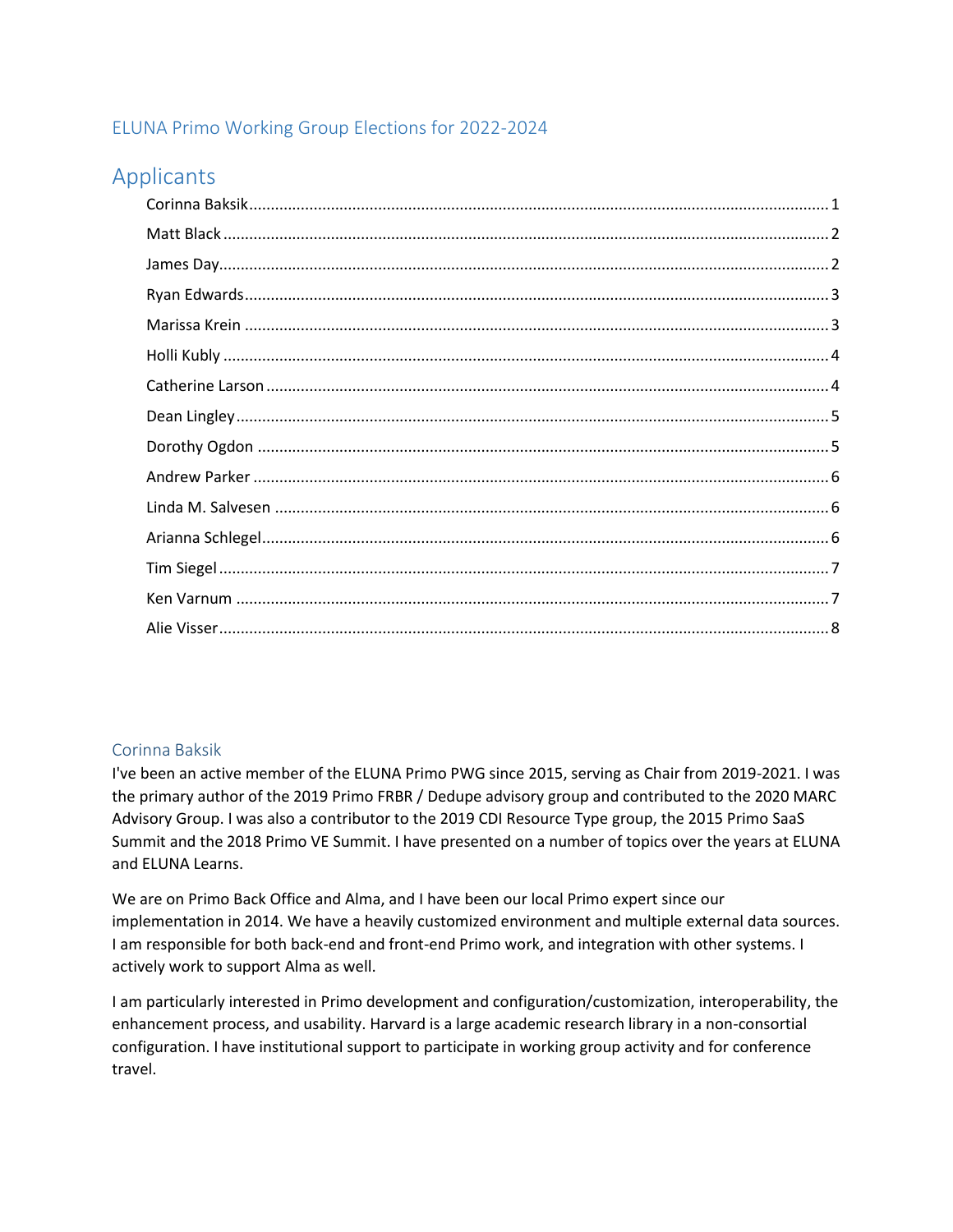#### <span id="page-1-0"></span>Matt Black

My name is Matt Black and I am the Discovery and Systems Librarian at the University of Calgary. I have been a Member-at-large for the ELUNA Primo Working Group since 2020 and would like to continue to be a part of this working group for another term. During my previous term, I participated as a reviewer in two of the NERS enhancement cycles, worked to monitor the Primo Studio GitHub, and was part of the group focused on the 2021 –2022 action plan goal of promoting and supporting the continued development of Primo customizations in AngularJS.

My experience with Primo includes configuring and administering Back Office and VE. I have been working with Primo Back Office since 2018 when the library I worked at migrated to Alma and Primo. In 2019, I joined the University of Calgary where I am the administrator of our institution's Primo and the Chair of our internal Primo Working Group which works to review and update our Primo to meet the needs of our users. In this role, I keep my colleagues informed of updates and collaborate with them to make changes to our customizations and settings such as adding custom JavaScript for our AI chat bot, running proactive user feedback surveys and implementing the HathiTrust linking add on. For Primo VE, over the last year I have been leading the University of Calgary and our SAILS consortium members (Ambrose University, St Mary's University, and Bow Valley College) through the process of switching to Primo VE which we will finish at the end of April 2022. During this process, I have collaborated with colleagues to configure our views, review and update normalization rules and configure our discovery import profiles.

I want to reapply to be a member of the ELUNA Primo Working Group so I can continue to work to support the community through the AngularJS updates and future developments to Primo customization functionalities. I also want to continue to contribute to the annual NERS process to help the community present important enhancements to Ex Libris. I have full institutional support of Senior Leadership at the University of Calgary Libraries to continue to participate in the ELUNA Primo Working Group and to travel to future ELUNA conferences.

#### <span id="page-1-1"></span>James Day

I am James Day, the Electronic Services Librarian at Embry-Riddle Aeronautical University's Hunt Library, and I am interested in joining the ELUNA Primo Working Group.

My library is in the final steps of migrating from Summon over Alma to Primo VE with a Go-Live date scheduled for early May. The details of configuration, customization, and the workings of Primo VE are fresh in my mind as I have spent the last few months developing our Primo VE Premium Sandbox. Although new to Primo VE, we have been using the same Full Records (Alma Services Pages in Summon over Alma) for several years, so I am very familiar with using and configuring Primo Views in Alma. I am familiar with CDI. My library is not part of a consortium.

I am leading our current Primo VE migration project and am the main Administrator for Primo VE at my library. I have studied the search options, display logic, and have customized Primo by changing the default code and images using a customization package. I am a Primo VE Certified Administrator.

My library has been a member of ELUNA since before I arrived almost twelve years ago. I have attended many ELUNA Annual Meetings, both in-person and online, and will be presenting this year. I have been a member of the ELUNA Summon/360 Working Group for two years, serving previously as the Communications Coordinator and now as the Chair. As Chair, I attend the Joint ELUNA/IGeLU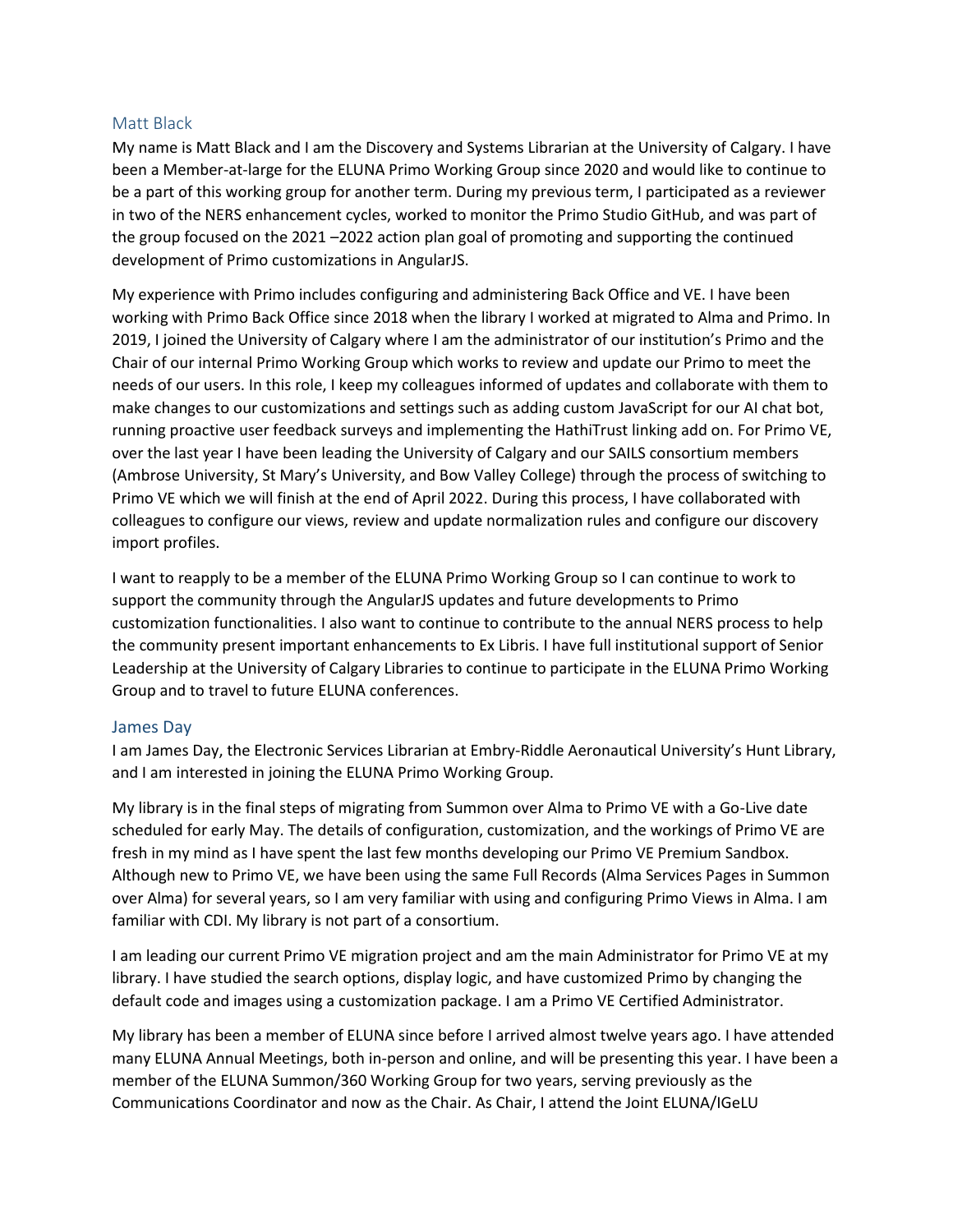SC/Coordinators Meetings representing my Working Group. I was also part of the initial CDI Advisory Group in 2020. Unfortunately, with our move from Summon to Primo VE, I am forced to leave my position on the Summon/360 Working Group. However, I was excited to see the Primo Working Group call for members where I hope to continue my contributions to ELUNA and the Primo user community.

#### <span id="page-2-0"></span>Ryan Edwards

As the current tenure-track Electronic Services and Systems Librarian for West Los Angeles College, responsible for supporting our Primo VE (aka OneSearch) system, I wish to extend my position as a At-Large member on the ELUNA Primo Product Working Group (PWG) for another two years. Currently, I also serve on the California Community College (CCC) Library Service Platform (LSP) Discovery and UX Work Group and on the CCC LSP Governance Committee as one of two ELUNA representatives, so I need to continue to relay the latest information about Primo VE for our 9-College Los Angeles Community College District (LACCD) as well as for all the 115 California Community Colleges, involved in our Consortium. I'm also particularly interested in the new Aha NERS replacement system as I set up the system and I've become the new Systems Administrator of the system.

In terms of my Primo-related experience, I believe that I have a wide breath of both the Primo VE and Primo systems. For the past two years (2020-2022), I have served as an At-Large member on the ELUNA Primo Product Working Group, whereby I participated in monthly Primo PWG calls and periodic email correspondence as well as the annual Primo NERS enhancement process. During my tenure, I also served on the Primo NERS Enhancement Task Force. On the Task Force, I participated in the search for a possible new software replacement for our existing, dated ELUNA NERS enhancements system. In addition, I contributed to the Task Force-related documentation, such as the Enhancement Matrix, whereby, we analyzed the requirements for a new software replacement for our existing, dated ELUNA NERS enhancements system. Also, I set up 30-day Aha!.io software trial, populated with ELUNA Alma voteable data as a possible alternative software system for the existing, home-grown NERS system maintained by Notre Dame. In addition, in my previous job as Digital Access and Systems Librarian for the Getty Research Institute, I managed both the customization of their Primo interface and updated the Primo Back Office.

#### <span id="page-2-1"></span>Marissa Krein

As the current Reference, Instruction and Electronic Services Librarian for Hawkeye Community College in Cedar Falls, IA, responsible for supporting our Primo Back Office, I wish to nominate myself to fill one of the positions for the ELUNA Primo Working Group. As a member of the Two Rivers Alma Collaborative, whose members include all three of Iowa's public universities, it would be beneficial to be a member of the working group as it would allow me to relay updates about Primo and Primo VE to our consortia. It is especially important at this time as our consortia is migrating to Primo VE. My membership could also offer a unique perspective to the group as I work at a small community college in Iowa, a state and demographic that is not currently represented in your membership.

My position at Hawkeye Community College has given me experience with both Primo Back Office and Primo VE. I am certified in both systems and currently manage and maintain our Primo Back Office. As mentioned above, I am currently in charge of our migration to Primo VE. This includes all customizations of the Primo VE interface and loading of external data. My work has kept our institution on track for the go-live date proposed by ExLibris for July 2022. Additionally, I am in charge of original cataloging for our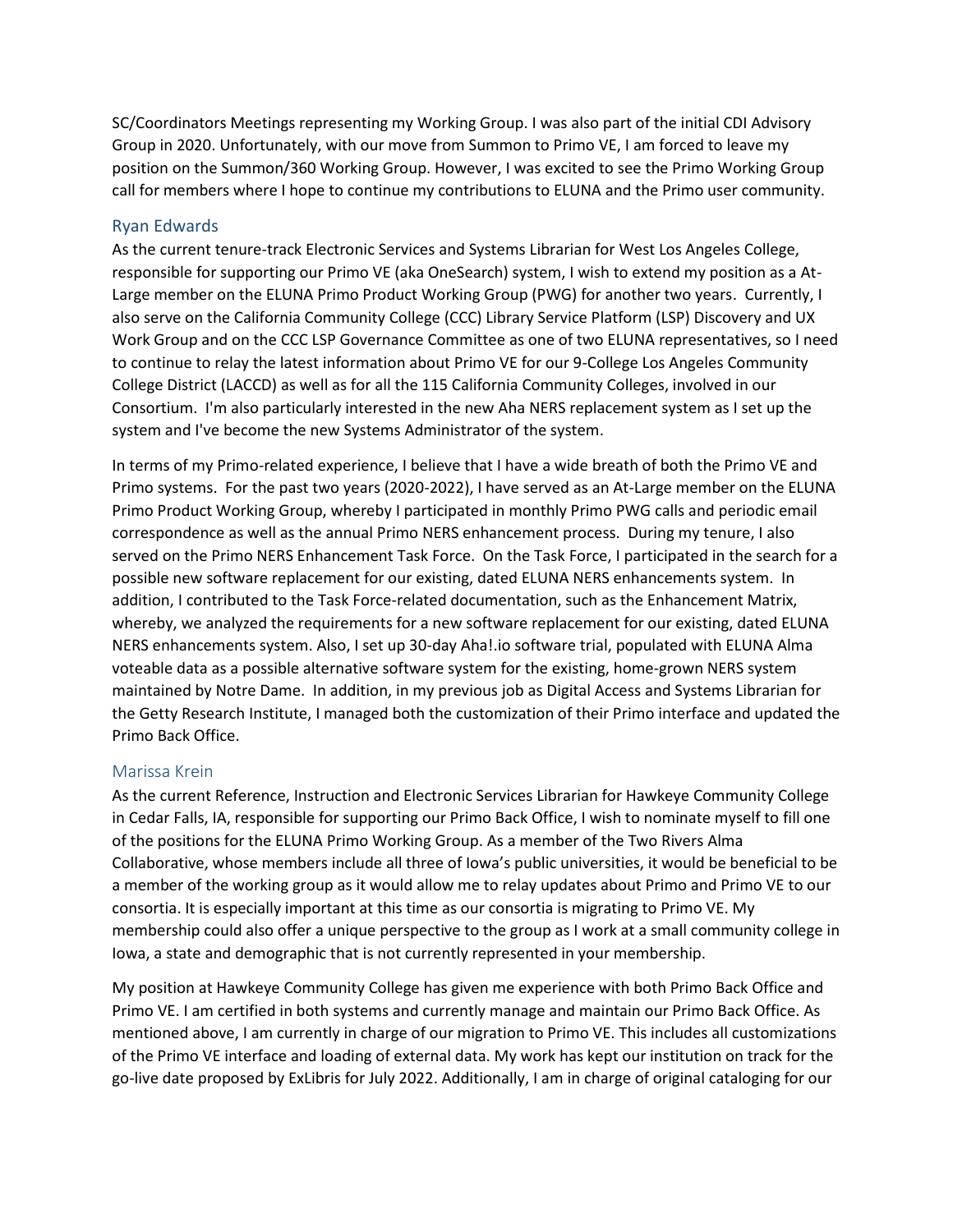institution when needed including applying subject headings with diversity, equity, and inclusion in mind.

My work on electronic services, especially with the ExLibris products, Primo and Alma, have given me a great interest in electronic services. It has also made me become more confident in my problem-solving abilities and made me want to learn more about the products I work with. Beyond the value to my consortium, I believe my involvement in ELUNA Primo Working Group will help me learn about different aspects of Primo products beyond what we utilize at my library and institutions, other than libraries, that use Primo products. It would also be immensely beneficial to connect with likeminded people who also enjoy solving challenging Primo issues.

#### <span id="page-3-0"></span>Holli Kubly

I worked for four years as the Web Services Librarian at University of Oregon (UO) Libraries and was very active in the Orbis Cascade Alliance. During that time, I served on many Alliance committees and presented numerous times at multiple ELUNA conferences. At UO we were in the Back Office (at that time) and I oversaw the project moving us to the new User Interface before my departure. I currently work at Old Dominion University and will be leading our efforts to move us to Primo VE in Summer 2023.

At UO, Syracuse University, and now at Old Dominion University, I continue sharing my passion for inclusive and accessible interfaces. I am equally interested in development and DEI initiatives.

Old Dominion University is not a member of a consortium. I would really like to become "re-embedded" in Ex Libris products and ELUNA after a brief hiatus during my tenure at Syracuse University (it wasn't my job there).

As mentioned above I have been active for many years in ELUNA (dating back to Athens, Georgia) and would like to become embedded in the products, groups, and conferences again. I have institutional support to both participate in this role and attend ELUNA.

## <span id="page-3-1"></span>Catherine Larson

As the Assistant Director of Systems & Technology at the NYU Health Sciences Library, I am interested in both learning more about PRIMO and guiding its development. In my role at the library, I offer direction, leadership, and priorities towards technical library-wide initiatives. I lead the team that provides the technical support for the Library's websites, systems, and desktop/physical hardware support.

#### MY EXPERIENCE WITH PRIMO

In 2014 I attended the Developers Day portion of ELUNA and received Ex Libris' PRIMO Certification. I have my attention focused on VE but have not had the opportunity yet to use it. While gaining certification was certainly useful for getting started in the Back Office, it's been the work and experience over the years that has truly taught me the ins and outs of the system.

Each new request we receive at the Library brings a new challenge to resolve. I manage the Primo Back Office for our Library's specific Institution in the Back Office. We share this product with a consortium. This presents both technical and political challenges as we are similar - yet different - libraries with different authentication systems and overlapping patrons.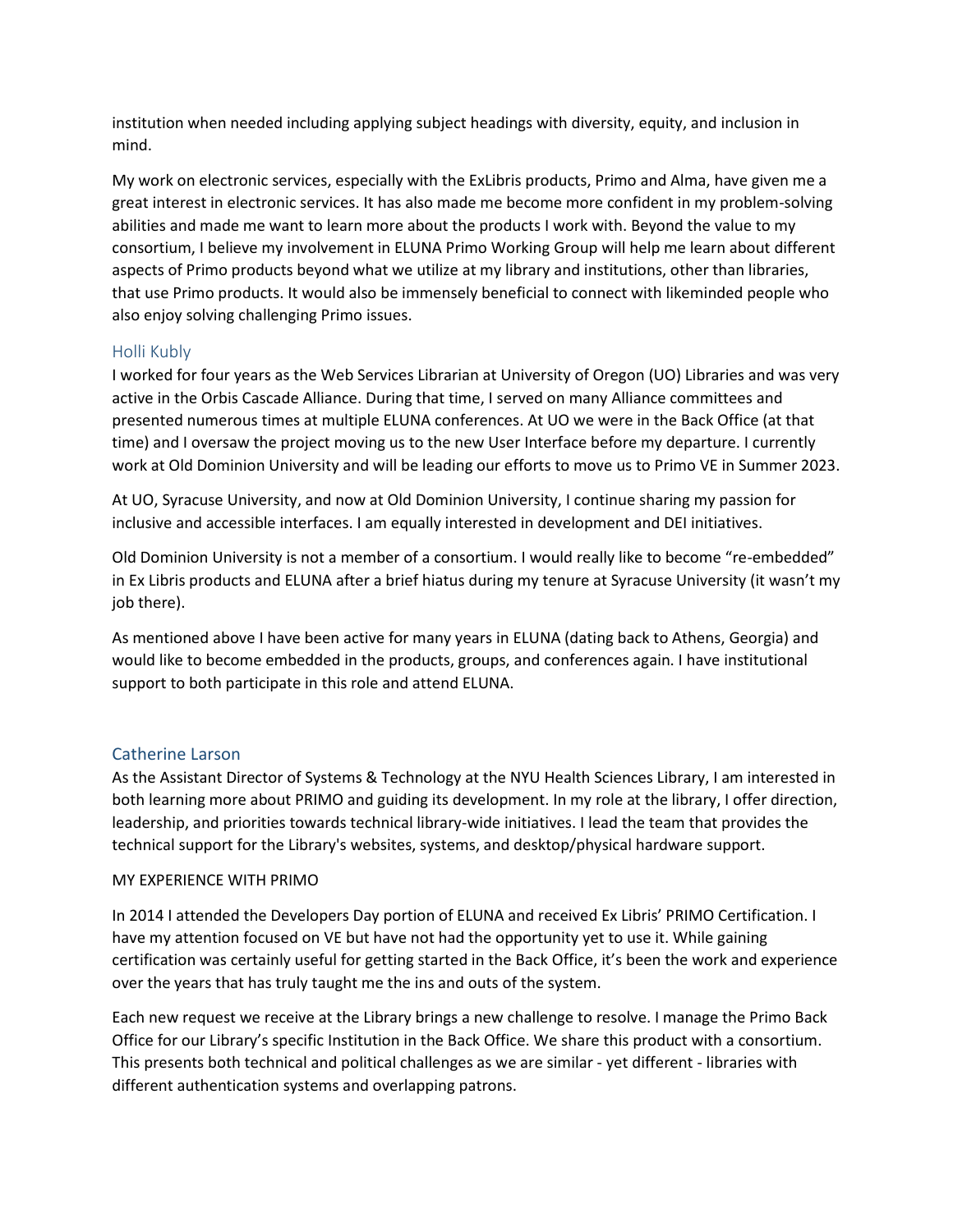Most recently I've been working on adding in dual authentication to allow the two types of single signon users to be able to access the My Account area of Primo. While this did take some back-end work, most of the work involved was spent wrangling the IT partners necessary for setting up the single signon access. Tangentially, due to the differing authentication systems, we're also developing a workaround to allow patrons to link directly to our resource sharing software with a pre-populated form for specific items that otherwise could not be requested.

#### RESEARCH INTERESTS

My interests lie in both development and accessibility, though not exclusively to PRIMO. I presented at the 2020 Electronic Resources & Libraries Annual Conference on AutomatedT esting with regards to website development. (https://sched.co/XVb5) On May 20, 2021 I led a session at my Library on Accessibility and demonstrated the #NoMouse challenge which included tips on creating accessible media. I periodically send out accessibility tips and reminders on issues seen in our accessibility monitoring software. This has been an effective method to ensure that accessibility stays on our minds.

This would be my first official step as a member of the ELUNA community. I hope to offer insights and gain experience through the group. As a faculty member I have the institutional support of my Library for professional development and conference attendance. Every library has what makes it unique. As a (mostly) Digital Library, I hope this may be a useful perspective for the group and I thank you for the opportunity.

## <span id="page-4-0"></span>Dean Lingley

I have approximately 10 years of Primo administration experience. (9 years back office, 1 year VE)

Increasing the discoverability of library materials and usability of the tools that enable discovery and access to materials has been one of my critical foci over my 17-year Library System Administration career.

Purdue recently implemented a fulfillment network for enabling the discovery of physical resources amongst our main campus and 2 regional campuses.

I have attended ELUNA almost every year throughout my 17-year career (whether in-person or virtually  $\odot$ ) and feel that it might be the time to give back to the organization if the membership would like me to.

## <span id="page-4-1"></span>Dorothy Ogdon

My name is Dorothy Ogdon and I am the Head of Emerging Technology and System Development Department in Technology and Technical Services at the University of Alabama at Birmingham (UAB) Libraries. I have held this position for nearly two years and have previously held positions as an Emerging Technologies Librarian, Access Services Librarian, and Liaison Librarian for programs in the Academic Health Sciences. Since I moved into my current position I have completed several projects using Primo VE including configuring the Newspaper Search, developing a Primo VE customization package using Primo Studio to update the look and feel of our New Search Page, and, in collaboration with Allen Dickerson, the UAB Libraries Information Systems Associate, the activation of LibKey integrations for Primo VE and the implementation of new a Syndetics unbound integration. I successfully earned an Ex Libris Primo VE Administrator certificate in January 2021.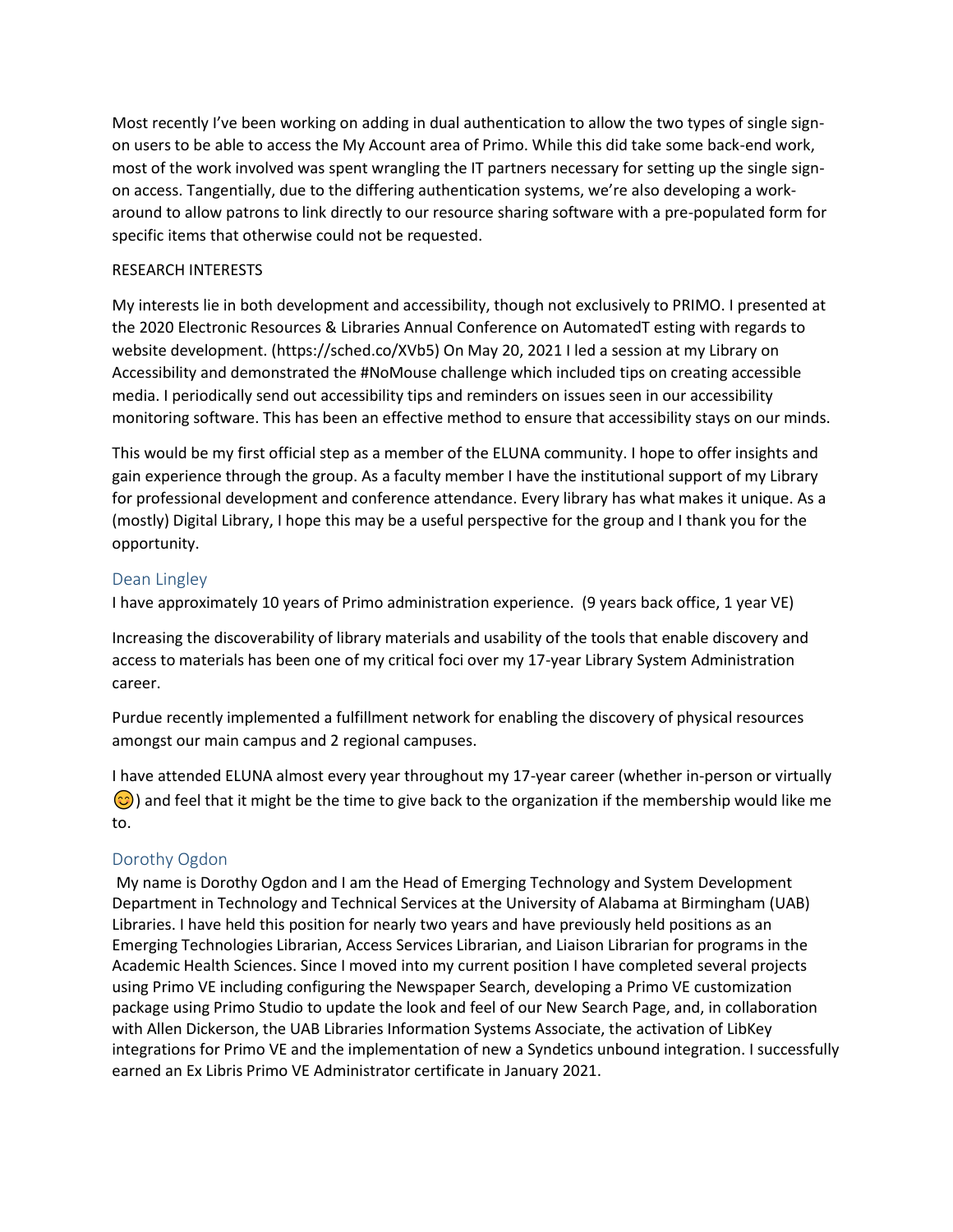The UAB Libraries are an ELUNA member using Alma and Primo VE. The UAB Libraries are not currently part of a consortium but are an active participate in the Network of Alabama Academic Libraries (NAAL). I am interested in joining the Primo working group to continue building my knowledge of Primo VE and to learn more about the process for developing and evaluating potential new enhancements. I am interested in using analytics and user behavior data from search to identify opportunities to improve user-facing systems design and accessibility. The UAB Libraries aims to become a more active participant in ELUNA activities. My joining the Primo working group would help further that objective. Kevin Hebert, UAB Libraries Associate Dean for Technology and Technical services, has reviewed this statement and is supportive of my participation in the Primo VE working group if I am selected for one of the open positions.

#### <span id="page-5-0"></span>Andrew Parker

I am the Systems Librarian at Brandeis University, where I have had administrative responsibilities for Primo over the last three years. If elected to the working group, I would very much look forward to providing input on various issues related to Primo accessibility, usability, functionality, and performance.

Primo accessibility has not always gotten appropriate emphasis from Ex Libris in the past, and based on the accessibility evaluations we've done at Brandeis of different parts of the Primo interface (including the digital collections interface), I have concrete ideas for how Primo's accessibility can be improved.

I have written a number of customizations for Primo using AngularJS directives and vanilla JavaScript / jQuery / CSS, and I have worked with Primo Studio and the development environment. I have worked with our metadata team on various issues around search and display in Primo and on a library-wide group that has focused on improving user experience in Primo more generally. I have experience administering Primo in both Back Office and Primo VE.

Brandeis is a part of the Boston Library Consortium (BLC). I have the backing of my institution to participate in this work.

## <span id="page-5-1"></span>Linda M. Salvesen

I have held the role of Systems Librarian at William Paterson University of New Jersey (WPUNJ) since 2019, which is also the same year that we went live with Alma/Primo VE. During this time, I have earned a Primo Administrator certificate, contributed to the Idea Exchange, helped my team coordinate our institution's NERS voting for Primo enhancements, and worked on various Primo customization projects.

When we migrated to Alma/Primo VE, we did so alongside four other NJ institutions: Rowan University, The College of New Jersey (TCNJ), New Jersey Institute of Technology (NJIT), and Stockton University, thus creating the NJALN fulfillment network. I also co-chair the NJALN Discovery/UX Committee, which provides a platform for collaboration among these institutions.

Finally, I attend ELUNA and have institutional support for my participation with this WG.

## <span id="page-5-2"></span>Arianna Schlegel

I am very interested in applying to be a part of the ELUNA Primo WG. We are an institution that is extremely new to Alma/Primo and ELUNA; we go live in June. However, I am eager to get involved with ELUNA and my fellow users as a whole, in order to both learn from and collaborate with my colleagues from all over. I find in this profession the more connections made, the better everyone's work.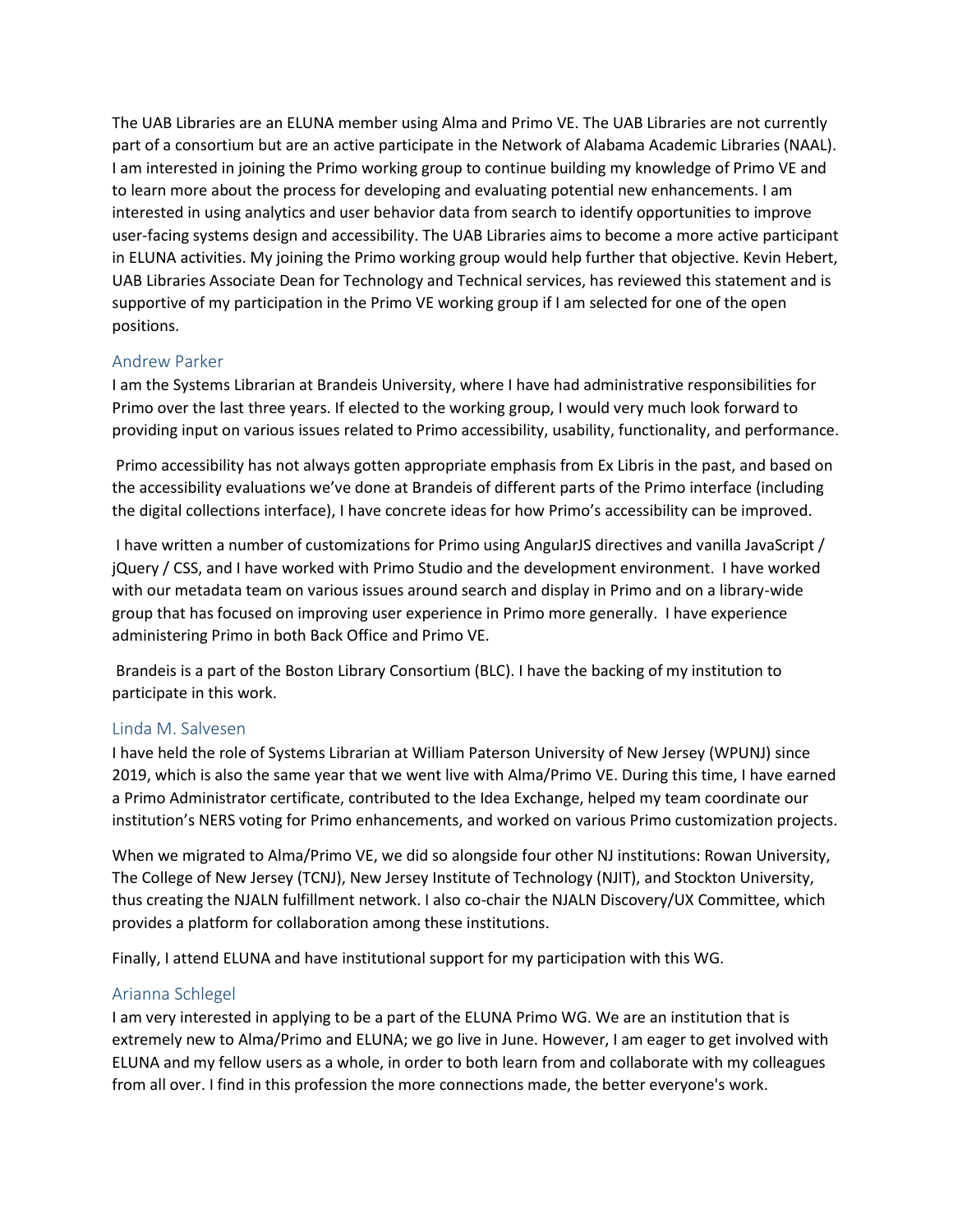As I noted, I don't have much experience with Primo yet, but I am the primary administrator for both our Alma and our Primo (VE) instances. As the Systems Librarian at Vassar College (NY), I have the benefit of straddling both the "everyday use" and the "larger picture" sides of things. That is to say, I work on a daily basis with colleagues who are trying to improve their cataloging and processing practices, while at the same time having the opportunity to consider the overarching ideas behind our ILS and how to best configure things to provide for our patrons' needs.

While I would like to say that I'm interested in all topics that were listed (development, DEI in metadata, and accessibility), my primary interest lies in development. I come from a Computer Science background and would be thrilled to explore with my colleagues ways to apply that via APIs, scripting, etc. However, I am also active in both my campus' DEI and accessibility\*\* groups. So really, I'd be eager to join in whatever capacity would most benefit the group.

We are not members of a consortium. And despite the College's small size, I do have institutional support for doing this work (my supervisor is CC'ed on this message) and we do get allocated travel funds which I can use for ELUNA conferences as needed. (I do plan to attend ELUNA conferences going forward, regardless of the result of this application!)

## <span id="page-6-0"></span>Tim Siegel

I currently hold a role as Enterprise Systems Librarian at Virginia Commonwealth University where I manage our Alma and Primo environments. When I first arrived in 2017, VCUL was utilizing Primo BO. I, alongside my colleagues in Digital Engagement, worked to migrate our instance from the "Classic" interface over to the NUI, a process which was detailed in a presentation given at the 2018 ELUNA conference. Subsequent to that, we further migrated to Primo VE in the Spring of 2021. We are currently working on configuration of the Database Search tool in Primo VE, after developing a proof of concept implementation for our BO environment.

While my colleagues in Digital Engagement are responsible for maintaining the enhancements and UI elements controlled by the Customization Package, I am primarily responsible for oversight, maintenance, and implementation of other features controlled through the "Discovery" module (Primo VE), and previously the BO interface. This includes, but is not limited to, developing integration profiles for our institutional repositories, creation and modification of normalization rules and processes for local and display fields, and search scope configuration and tweaking.

While we are not part of a consortium, we do have another library campus operating in Qatar, for which we also assist with configuration and maintenance.

Since 2018, I have attended and/or presented at the ELUNA conferences and ELUNA Learns webinar series, and have institutional support to continue with these professional development opportunities.

#### <span id="page-6-1"></span>Ken Varnum

I'd like to volunteer to join the Primo working group. I've served for the last 3-4 years on the Summon Product Working Group, but as my library recently moved from Aleph/Summon to Alma/Primo, I must step down from that role. My library relies completely on Primo APIs for article discovery (we have our